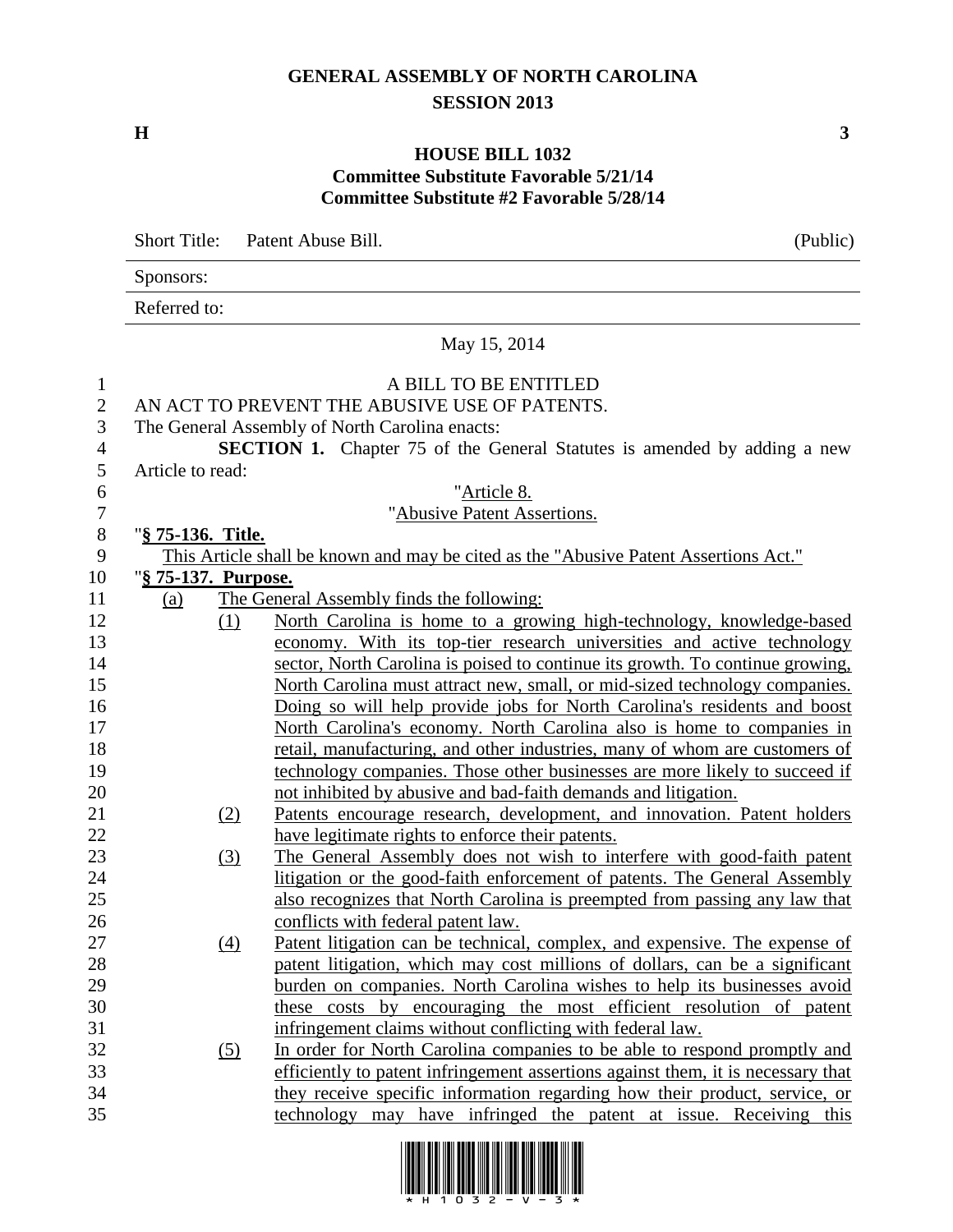|                                |                         | <b>General Assembly Of North Carolina</b>                                                                                                                                                    | <b>Session 2013</b> |
|--------------------------------|-------------------------|----------------------------------------------------------------------------------------------------------------------------------------------------------------------------------------------|---------------------|
| $\mathbf{1}$<br>$\overline{c}$ |                         | information at an early stage will facilitate the resolution of claims and<br>lessen the burden of potential litigation on North Carolina companies.                                         |                     |
| 3                              | (6)                     | Abusive patent litigation, and especially the assertion of bad-faith                                                                                                                         |                     |
| $\overline{4}$                 |                         | infringement claims, can harm North Carolina companies. A business that                                                                                                                      |                     |
| 5                              |                         | receives a letter asserting such claims faces the threat of expensive and                                                                                                                    |                     |
| 6                              |                         | protracted litigation and may feel that it has no choice but to settle and to                                                                                                                |                     |
| $\boldsymbol{7}$               |                         | pay a licensing fee even if the claim is meritless. This is especially so for                                                                                                                |                     |
| 8                              |                         | small- and medium-sized companies and nonprofits that lack the resources to                                                                                                                  |                     |
| 9                              |                         | investigate and defend themselves against infringement claims.                                                                                                                               |                     |
| 10                             | <u>(7)</u>              | Not only do bad-faith patent infringement claims impose a significant                                                                                                                        |                     |
| 11                             |                         | burden on individual North Carolina businesses, they also undermine North                                                                                                                    |                     |
| 12                             |                         | Carolina's efforts to attract and nurture technology and other companies.                                                                                                                    |                     |
| 13<br>14                       |                         | Funds used to avoid the threat of bad-faith litigation are no longer available<br>to invest, produce new products, expand, or hire new workers, thereby                                      |                     |
| 15                             |                         | harming North Carolina's economy.                                                                                                                                                            |                     |
| 16                             | (8)                     | North Carolina has a strong interest in patent matters involving its citizens                                                                                                                |                     |
| 17                             |                         | and its businesses, including protecting its citizens and businesses against                                                                                                                 |                     |
| 18                             |                         | abusive patent assertions and ensuring North Carolina companies are not                                                                                                                      |                     |
| 19                             |                         | subjected to abusive patent assertion by entities acting in bad faith.                                                                                                                       |                     |
| 20                             | (9)                     | In lawsuits involving abusive patent assertions, an accused infringer                                                                                                                        |                     |
| 21                             |                         | prevailing on the merits may be awarded costs and, less frequently, fees.                                                                                                                    |                     |
| 22                             |                         | These awards do not serve as a deterrent to abusive patent assertion entities                                                                                                                |                     |
| 23                             |                         | who have limited liability, as these companies may hold no cash or other                                                                                                                     |                     |
| 24                             |                         | assets. North Carolina has a strong interest in making sure that prevailing                                                                                                                  |                     |
| 25                             |                         | North Carolina companies sued by abusive patent assertion entities can                                                                                                                       |                     |
| 26                             |                         | recover what is awarded to them.                                                                                                                                                             |                     |
| 27                             | (b)                     | The General Assembly seeks, by this narrowly tailored act, to strike a balance                                                                                                               |                     |
| 28                             |                         | between (i) the interests of efficient and prompt resolution of patent infringement claims,                                                                                                  |                     |
| 29<br>30                       |                         | protection of North Carolina businesses from abusive and bad-faith assertions of patent                                                                                                      |                     |
| 31                             |                         | infringement, and building of North Carolina's economy and (ii) the intentions to respect<br>federal law and be careful to not interfere with legitimate patent enforcement actions. Nothing |                     |
| 32                             |                         | in this act is intended to alter current law concerning piercing the corporate veil.                                                                                                         |                     |
| 33                             | "§ 75-138. Definitions. |                                                                                                                                                                                              |                     |
| 34                             |                         | The following definitions apply in this Article:                                                                                                                                             |                     |
| 35                             | (1)                     | Affiliate. $- A$ business establishment, business, or other legal entity that                                                                                                                |                     |
| 36                             |                         | wholly or substantially owns, is wholly or substantially owned by, or is                                                                                                                     |                     |
| 37                             |                         | under common ownership with another entity.                                                                                                                                                  |                     |
| 38                             | (2)                     | Demand. - A letter, e-mail, or other communication asserting or claiming                                                                                                                     |                     |
| 39                             |                         | that a target has engaged in patent infringement or should obtain a license to                                                                                                               |                     |
| 40                             |                         | a patent.                                                                                                                                                                                    |                     |
| 41                             | (3)                     | Institution of higher education. $-$ Defined in 20 U.S.C. § 1001(a).                                                                                                                         |                     |
| 42                             | (4)                     | Interested party. $- A$ person, other than the party alleging infringement, that                                                                                                             |                     |
| 43                             |                         | (i) is an assignee of the patent or patents at issue; (ii) has a right, including a                                                                                                          |                     |
| 44                             |                         | contingent right, to enforce or sublicense the patent or patents at issue; or                                                                                                                |                     |
| 45                             |                         | (iii) has a direct financial interest in the patent or patents at issue, including                                                                                                           |                     |
| 46                             |                         | the right to any part of an award of damages or any part of licensing revenue.                                                                                                               |                     |
| 47<br>48                       |                         | A "direct financial interest" does not include either of the following:<br>An attorney or law firm providing legal representation in the civil                                               |                     |
| 49                             |                         | a.<br>action alleging patent infringement if the sole basis for the financial                                                                                                                |                     |
| 50                             |                         | interest of the attorney or law firm in the patent or patents at issue                                                                                                                       |                     |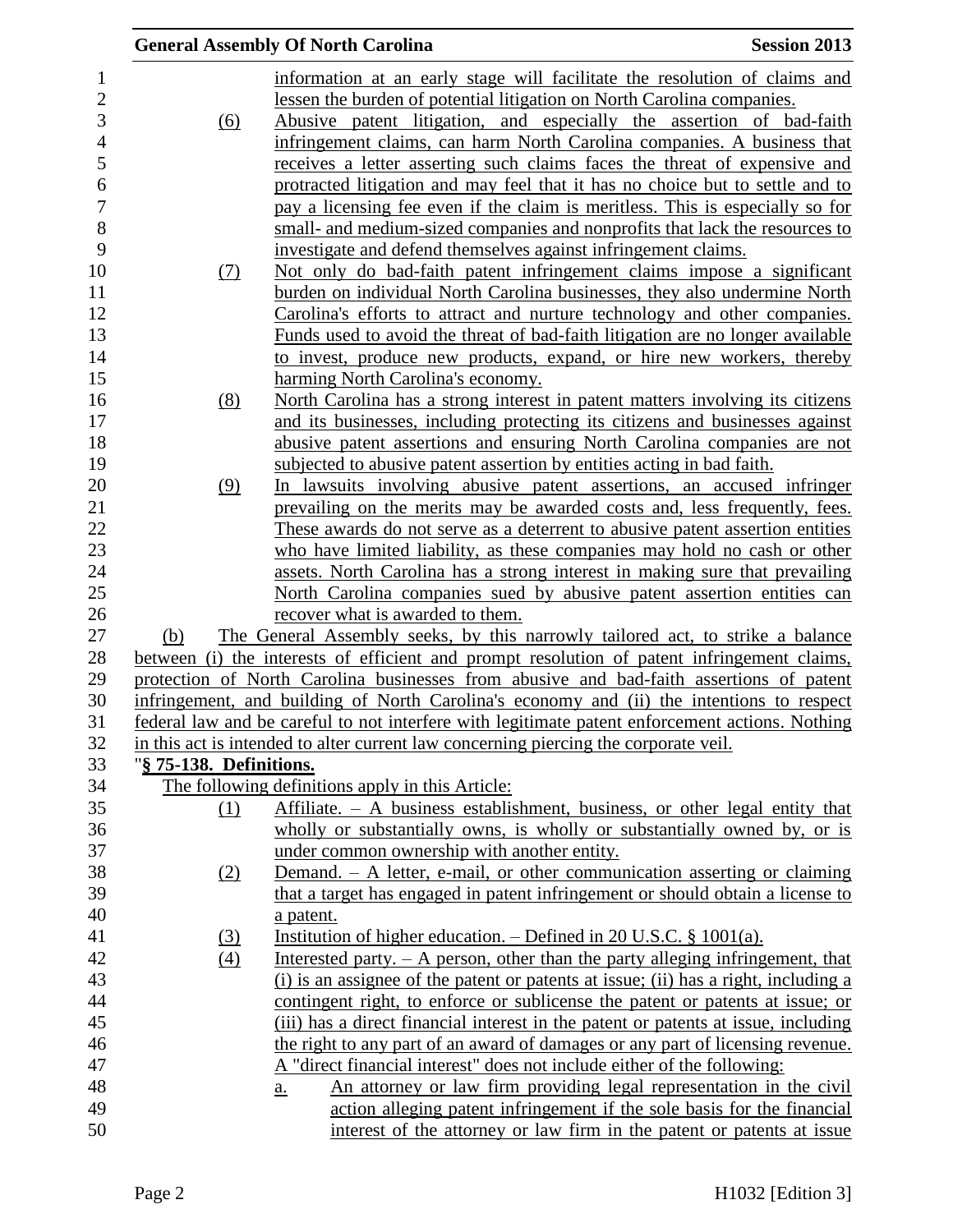|                                   |                            | <b>General Assembly Of North Carolina</b>                                                                              | <b>Session 2013</b> |
|-----------------------------------|----------------------------|------------------------------------------------------------------------------------------------------------------------|---------------------|
|                                   |                            | arises from the attorney's or law firm's receipt of compensation                                                       |                     |
|                                   |                            | reasonably related to the provision of the legal representation.                                                       |                     |
|                                   | <u>b.</u>                  | A person whose sole financial interest in the patent or patents at issue                                               |                     |
|                                   |                            | is ownership of an equity interest in the party alleging infringement,                                                 |                     |
|                                   |                            | unless such person also has the right or ability to influence, direct, or                                              |                     |
|                                   |                            | control the civil action.                                                                                              |                     |
| (5)                               |                            | Operating entity. $-$ A person primarily engaged in, when evaluated with its                                           |                     |
|                                   |                            | affiliates over the preceding 24-month period and when disregarding the                                                |                     |
|                                   |                            | selling and licensing of patents, one or more of the following activities: (i)                                         |                     |
|                                   |                            | research and technical or experimental work to create, test, qualify, modify,                                          |                     |
|                                   |                            | or validate technologies or processes for commercialization of goods or                                                |                     |
|                                   |                            | services, (ii) manufacturing, or (iii) the provision of goods or commercial                                            |                     |
|                                   | services.                  |                                                                                                                        |                     |
| (6)                               |                            | <u>Target. – A North Carolina person that meets one or more of the following:</u>                                      |                     |
|                                   | $\underline{a}$ .          | The person has received a demand or is the subject of an assertion or                                                  |                     |
|                                   |                            | allegation of patent infringement.                                                                                     |                     |
|                                   | <u>b.</u>                  | The person has been threatened with litigation or is the defendant of                                                  |                     |
|                                   |                            | a filed lawsuit alleging patent infringement.                                                                          |                     |
|                                   | $\underline{c}$ .          | The person has customers who have received a demand asserting that                                                     |                     |
|                                   |                            | the person's product, service, or technology has infringed a patent.                                                   |                     |
|                                   |                            | "§ 75-139. Abusive Patent Assertions.                                                                                  |                     |
| (a)                               |                            | It is unlawful for a person to make a bad-faith assertion of patent infringement. A                                    |                     |
|                                   |                            | court may consider the following factors as evidence that a person has made a bad-faith                                |                     |
| assertion of patent infringement: |                            |                                                                                                                        |                     |
| (1)                               |                            | The demand does not contain all of the following information:                                                          |                     |
|                                   | $\underline{\mathbf{a}}$ . | The patent application number or patent number.                                                                        |                     |
|                                   | <u>b.</u>                  | The name and address of the patent owner or owners and assignee or                                                     |                     |
|                                   |                            | assignees, if any.                                                                                                     |                     |
|                                   | $\underline{c}$ .          | Factual allegations concerning the specific areas in which the target's                                                |                     |
|                                   |                            | products, services, and technology infringe the patent or are covered<br>by specific, identified claims in the patent. |                     |
|                                   | <u>d.</u>                  | An explanation of why the person making the assertion has standing,                                                    |                     |
|                                   |                            | if the United States Patent and Trademark Office's assignment                                                          |                     |
|                                   |                            | system does not identify the person asserting the patent as the owner.                                                 |                     |
| (2)                               |                            | Prior to sending the demand, the person failed to conduct an analysis                                                  |                     |
|                                   |                            | comparing the claims in the patent to the target's products, services, and                                             |                     |
|                                   |                            | technology, or the analysis was done but does not identify specific areas in                                           |                     |
|                                   |                            | which the products, services, and technology are covered by the claims in                                              |                     |
|                                   |                            | the patent.                                                                                                            |                     |
| <u>(3)</u>                        |                            | The demand lacks the information described in subdivision (1) of this                                                  |                     |
|                                   |                            | subsection, the target requests the information, and the person fails to                                               |                     |
|                                   |                            | provide the information within a reasonable period of time.                                                            |                     |
| $\underline{(4)}$                 |                            | The person demands payment of a license fee or response within an                                                      |                     |
|                                   |                            | unreasonably short period of time.                                                                                     |                     |
| (5)                               |                            | The person offers to license the patent for an amount that is not based on a                                           |                     |
|                                   |                            | reasonable estimate of the value of the license, or the person offers to license                                       |                     |
|                                   |                            | the patent for an amount that is based on the cost of defending a potential or                                         |                     |
|                                   |                            | actual lawsuit.                                                                                                        |                     |
| (6)                               |                            | The claim or assertion of patent infringement is meritless, and the person                                             |                     |
|                                   |                            | knew or should have known that the claim or assertion is meritless; or the                                             |                     |
|                                   |                            | claim or assertion relies on an interpretation of the patent that was                                                  |                     |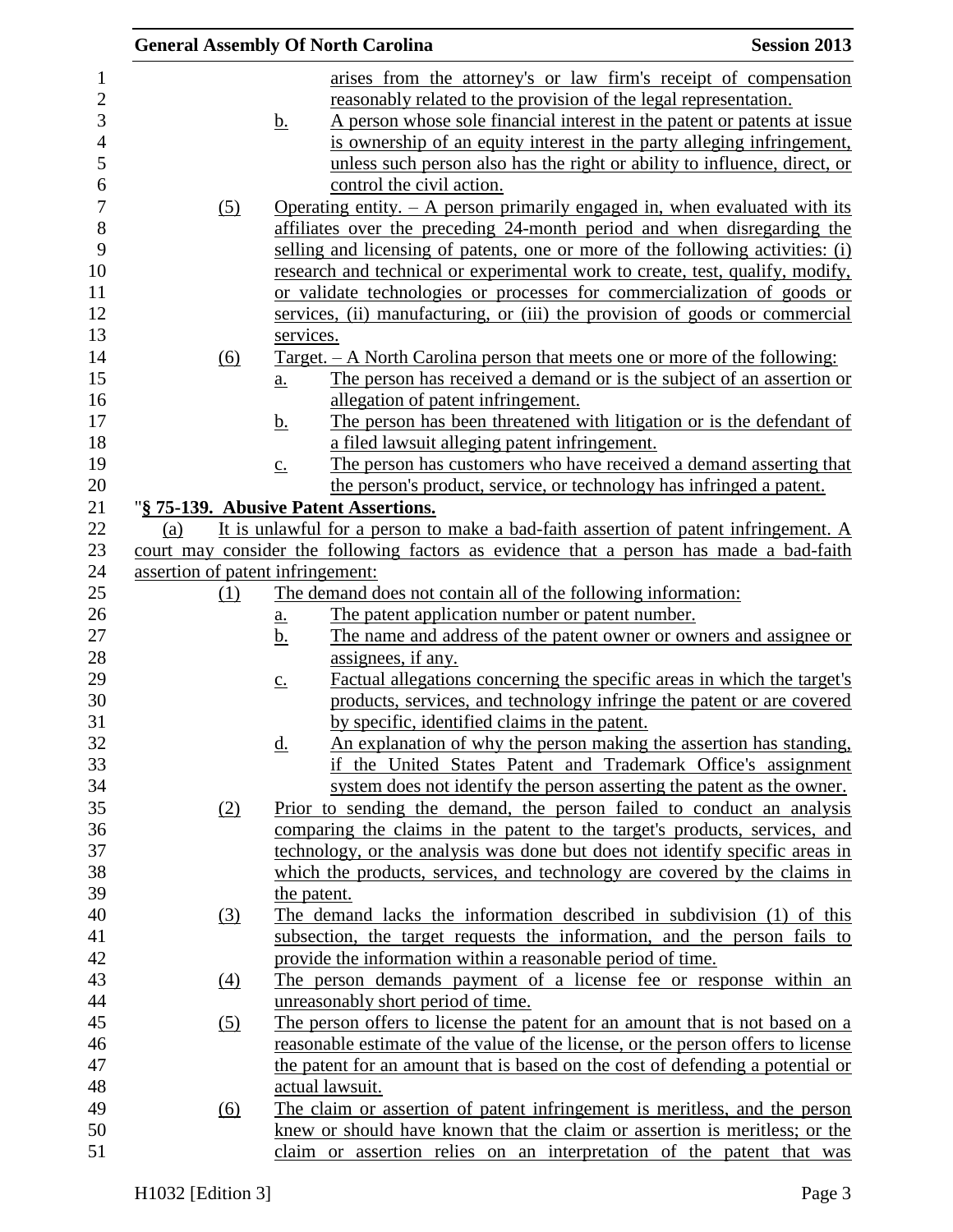|     |                   | <b>General Assembly Of North Carolina</b><br><b>Session 2013</b>                    |  |
|-----|-------------------|-------------------------------------------------------------------------------------|--|
|     |                   | disclaimed during prosecution, and the person making the claim or assertion         |  |
|     |                   | knows or should have known about the disclaimer, or would have known                |  |
|     |                   | about the disclaimer if the person reviewed the patent's prosecution history.       |  |
|     |                   | The claim or assertion of patent infringement is deceptive.                         |  |
|     | $\frac{(7)}{(8)}$ | The person or his or her subsidiaries or affiliates have previously or              |  |
|     |                   |                                                                                     |  |
|     |                   | concurrently filed or threatened to file one or more lawsuits based on the          |  |
|     |                   | same or similar claim of patent infringement, and (i) those threats or lawsuits     |  |
|     |                   | lacked the information described in subdivision (1) of this subsection, or (ii)     |  |
|     |                   | the person attempted to enforce the claim of patent infringement in litigation,     |  |
|     |                   | and a court found the claim to be meritless.                                        |  |
|     | (9)               | The person making the claim or assertion sent the same demand or                    |  |
|     |                   | substantially the same demand to multiple recipients and made assertions            |  |
|     |                   | against a wide variety of products and systems without reflecting those             |  |
|     |                   | differences in a reasonable manner in the demands.                                  |  |
|     | (10)              | The person making the claim or assertion is aware of, but does not disclose,        |  |
|     |                   | any final, nonfinal, or preliminary postgrant finding of invalidity or              |  |
|     |                   | unpatentability involving the patent.                                               |  |
|     | (11)              | The person making the claim or assertion seeks an injunction when that is           |  |
|     |                   | objectively unreasonable under the law.                                             |  |
|     | (12)              | Any other factor the court finds relevant.                                          |  |
| (b) |                   | A court may consider the following factors as evidence that a person has not made a |  |
|     |                   | bad-faith assertion of patent infringement:                                         |  |
|     | (1)               | The demand contains the information described in subdivision $(a)(1)$ of this       |  |
|     |                   | section.                                                                            |  |
|     | (2)               | Where the demand lacks the information described in subdivision $(a)(1)$ of         |  |
|     |                   | this section and the target requests the information, the person provides the       |  |
|     |                   | information within a reasonable period of time.                                     |  |
|     | (3)               | The person engages in a good-faith effort to establish that the target has          |  |
|     |                   | infringed the patent and to negotiate an appropriate remedy.                        |  |
|     | (4)               | The person makes a substantial investment in the use of the patent or in the        |  |
|     |                   | production or sale of a product or item that the person reasonably believes is      |  |
|     |                   | covered by the patent. "Use of the patent" in the preceding sentence means          |  |
|     |                   | actual practice of the patent and does not include licensing without actual         |  |
|     |                   | practice.                                                                           |  |
|     | (5)               | The person is either (i) the inventor or joint inventor of the patent or, in the    |  |
|     |                   | case of a patent filed by and awarded to an assignee of the original inventor       |  |
|     |                   | or joint inventor, the original assignee or (ii) an institution of higher           |  |
|     |                   | education or a technology transfer organization owned or affiliated with an         |  |
|     |                   | institution of higher education.                                                    |  |
|     | <u>(6)</u>        | The person has demonstrated good-faith business practices in previous               |  |
|     |                   | efforts to enforce the patent, or a substantially similar patent, or has            |  |
|     |                   | successfully enforced the patent, or a substantially similar patent, through        |  |
|     |                   | litigation.                                                                         |  |
|     | (7)               | Any other factor the court finds relevant.                                          |  |
| (c) |                   | This Article does not apply to any of the following:                                |  |
|     | (1)               | A demand letter or assertion of patent infringement concerning subject              |  |
|     |                   | matter governed by any of the following:                                            |  |
|     |                   |                                                                                     |  |
|     |                   | <u>7 U.S.C. § 136, et seq.</u><br>$\underline{\mathbf{a}}$ .                        |  |
|     |                   | <u>7 U.S.C. § 2321, et seq.</u><br><u>b.</u>                                        |  |
|     |                   | 21 U.S.C. § 301, et seq.<br>$\underline{c}$ .<br>d.                                 |  |
|     |                   | 35 U.S.C. § 161, et seq.                                                            |  |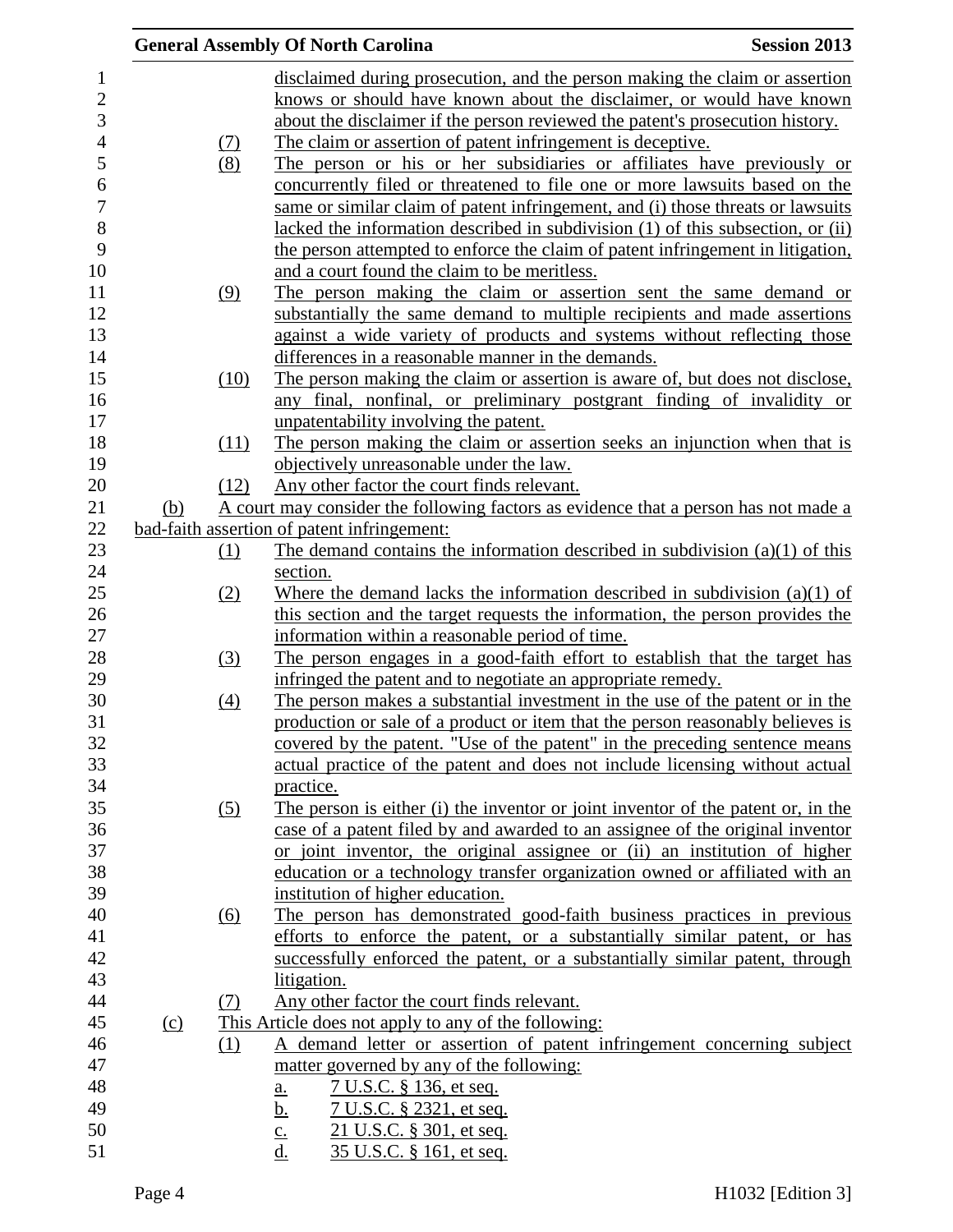|                          |                                 | <b>General Assembly Of North Carolina</b>                                                             | <b>Session 2013</b> |
|--------------------------|---------------------------------|-------------------------------------------------------------------------------------------------------|---------------------|
| $\mathbf{1}$             |                                 | 35 U.S.C. § 271(e)(2).<br><u>e.</u>                                                                   |                     |
| $\overline{2}$           |                                 | f.<br>42 U.S.C. § 262.                                                                                |                     |
| 3                        | (2)                             | A demand letter or assertion of patent infringement by or on behalf of (i) an                         |                     |
| $\overline{\mathcal{L}}$ |                                 | institution of higher education incorporated under the laws of and with its                           |                     |
| 5                        |                                 | principal offices in North Carolina or (ii) a technology transfer organization                        |                     |
| 6                        |                                 | owned by or affiliated with the institution of higher education.                                      |                     |
| 7                        | (3)                             | A demand letter or assertion of patent infringement by or on behalf of a                              |                     |
| 8                        |                                 | nonprofit research organization recognized as exempt from federal income                              |                     |
| 9                        |                                 | tax under 26 U.S.C. $\S$ 501(c)(3) incorporated under the laws of and with its                        |                     |
| 10                       |                                 | principal offices in North Carolina or a technology transfer organization                             |                     |
| 11                       |                                 | owned by or affiliated with the organization.                                                         |                     |
| 12                       | $\underline{(4)}$               | A demand letter or assertion of patent infringement made by an operating                              |                     |
| 13                       |                                 | entity or its affiliate.                                                                              |                     |
| 14                       | (d)                             | Subject to the provisions of subsections (a) and (b) of this section and provided the                 |                     |
| 15                       |                                 | activities are not carried out in bad faith, nothing in this section shall be construed to deem it an |                     |
| 16                       |                                 | unlawful practice for any person who owns or has the right to license or enforce a patent to do       |                     |
| 17                       | any of the following:           |                                                                                                       |                     |
| 18                       | (1)                             | Advise others of that ownership or right of license or enforcement.                                   |                     |
| 19                       | (2)                             | Communicate to others that the patent is available for license or sale.                               |                     |
| 20                       | (3)                             | Notify another of the infringement of the patent.                                                     |                     |
| 21                       | (4)                             | Seek compensation on account of past or present infringement or for a                                 |                     |
| 22                       |                                 | license to the patent.                                                                                |                     |
| 23                       | "§ 75-140. Bond.                |                                                                                                       |                     |
| 24                       | (a)                             | Upon motion by a target and a finding by the court that a target has established a                    |                     |
| 25                       |                                 | reasonable likelihood that a person has made a bad-faith assertion of patent infringement in          |                     |
| 26                       |                                 | violation of this Chapter, the court shall require the person to post a bond in an amount equal to    |                     |
| 27                       |                                 | a good-faith estimate of the target's fees and costs to litigate the claim and amounts reasonably     |                     |
| 28                       |                                 | likely to be recovered under G.S. 75-141, conditioned upon payment of any amounts finally             |                     |
| 29                       |                                 | determined to be due to the target. A hearing shall be held if either party so requests. A bond       |                     |
| 30                       |                                 | ordered pursuant to this section shall not exceed five hundred thousand dollars (\$500,000).          |                     |
| 31                       | (b)                             | The court may waive the bond requirement of subsection (a) of this section if it                      |                     |
| 32                       |                                 | finds the person has available assets equal to the amount of the proposed bond or for other good      |                     |
| 33                       | cause shown.                    |                                                                                                       |                     |
| 34                       | (c)                             | If the person asserting patent infringement fails within 30 days to pay any fee or                    |                     |
| 35                       |                                 | cost ordered by a court in a matter related to the asserted patent infringement, the amount not       |                     |
| 36                       |                                 | paid shall be paid out of the bond posted under subsection (a) of this section without affecting      |                     |
| 37                       |                                 | the obligation of the person asserting patent infringement to pay any remainder of those fees or      |                     |
| 38                       | costs not paid out of the bond. |                                                                                                       |                     |
| 39                       |                                 | "§ 75-141. Enforcement; Remedies; Damages.                                                            |                     |
| 40                       | (a)                             | The Attorney General shall have the same authority under this Article to make rules,                  |                     |
| 41                       |                                 | conduct civil investigations, bring civil actions, and enter into assurances of discontinuance as     |                     |
| 42                       |                                 | provided under this Chapter. In an action brought by the Attorney General pursuant to this            |                     |
| 43                       |                                 | section, the court may award or impose any relief available under this Chapter.                       |                     |
| 44                       | (b)                             | A target or a person aggrieved by a violation of this Article or by a violation of rules              |                     |
| 45                       |                                 | adopted under this Article may bring an action in Superior Court against a person that has made       |                     |
| 46                       |                                 | a bad-faith assertion of patent infringement. A court may award to a plaintiff that prevails in an    |                     |
| 47                       |                                 | action brought pursuant to this subsection one or more of the following remedies:                     |                     |
| 48                       | (1)                             | Equitable relief.                                                                                     |                     |
| 49                       | (2)                             | Damages.                                                                                              |                     |
| 50                       | (3)                             | Costs and fees, including reasonable attorneys' fees.                                                 |                     |